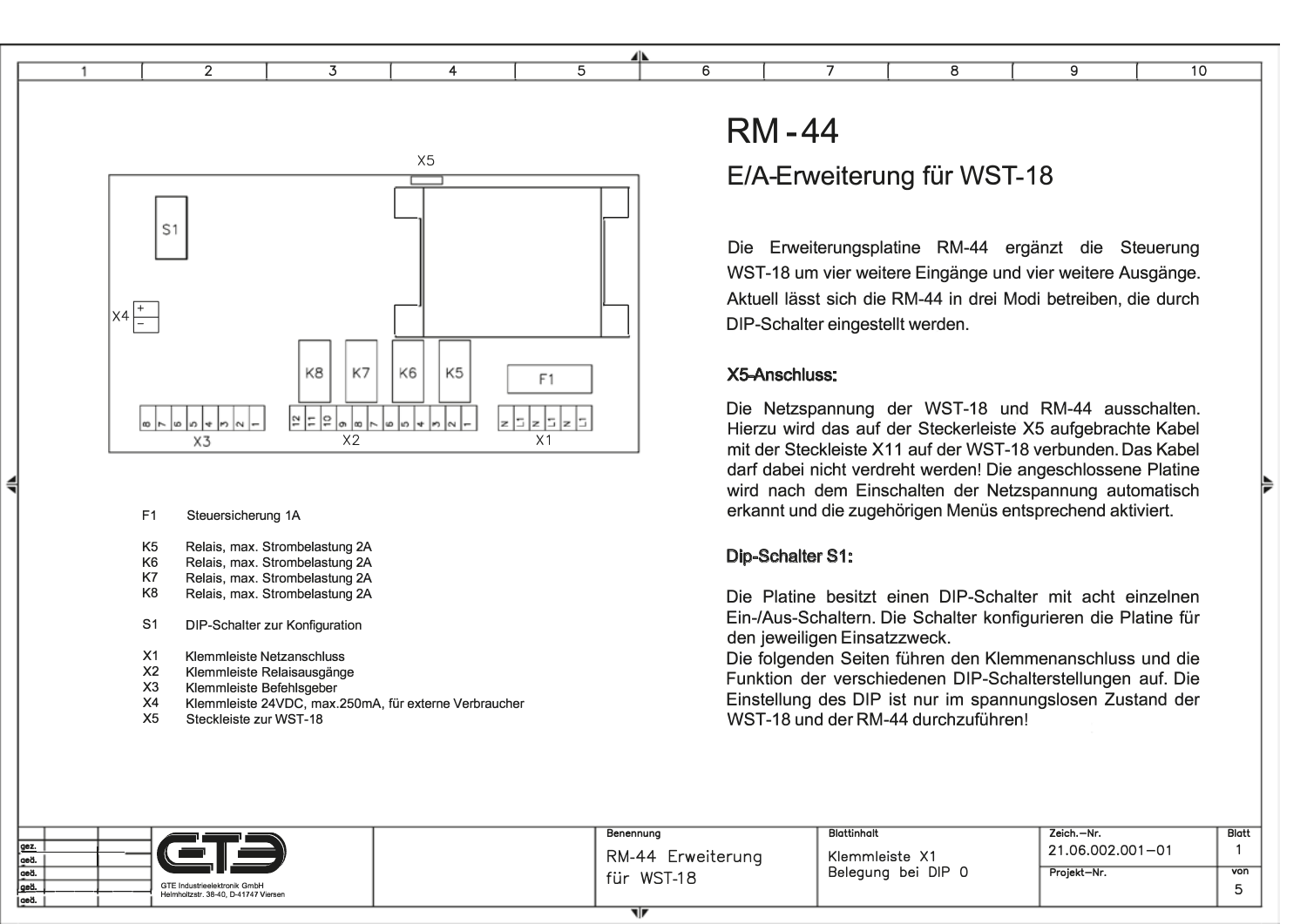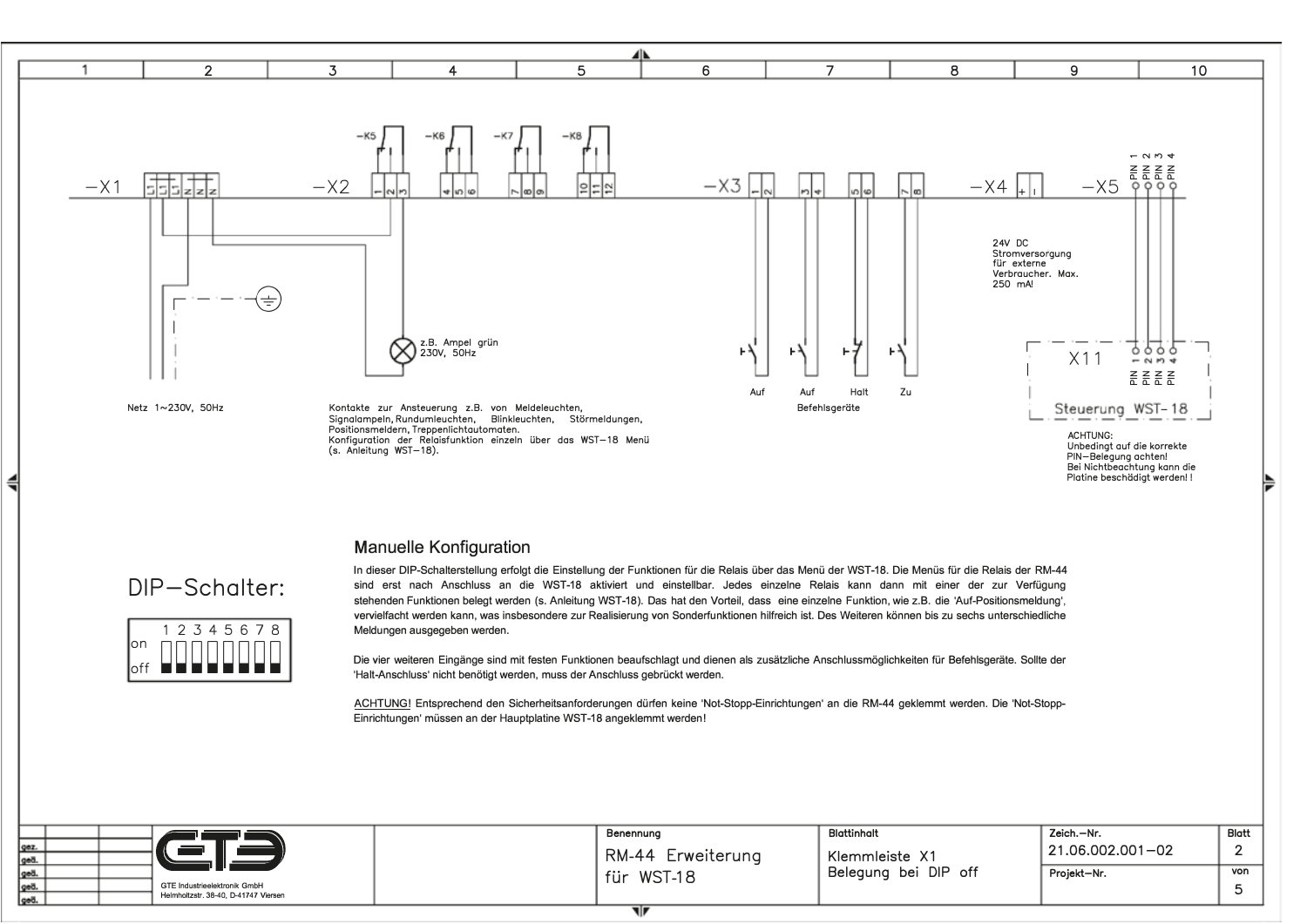

#### Vorfahrt regelnde Ampelsteuerung

rot

rot

Funktionen im Detail: Anlage in 'Zu-Position':

Anlage in Bewegung:

Anlage in 'Auf-Position':

Anlage in Vorwarnung:

## Bei nebenstehender DIP-Konfiguration ist die Relaisplatine automatisch auf Ampelfunktion eingestellt. In Abhängigkeit vom Befehlsgeber 'Auf-Innen' oder 'Auf-Außen' erhält die Anforderungsseite nach Erreichen der 'Auf-Position' eine grüne Ampel. Auf der Gegenseite ist die Ampel eingestellt werden, wodurch die Rotampel nach Ablauf der Grünphase zunächst blinkt, um Personen auf den bevorstehenden Zulauf

ACHTUNG: Unbedingt auf die korrekte PIN-Belegung achten! Bei Nichtbeachtung kann die Platine beschädigt werden!

rot. Nach Ablauf der Grünphase schalten beide Ampeln auf Rot und der Zulauf startet. Optional kann eine Vorwarnzeit aufmerksam zu machen. Nach Ablauf der Vorwarnung fährt die Anlage zu. Die Ampeln sind während der Fahrt und in Endposition 'Zu' rot.

| DIP-Schalter: |
|---------------|

╡

2345678 on  $\circ$ ff

Die Grünphase kann durch erneute Befehlsgabe verlängert werden. Fordert die Gegenseite die Grünphase an, wird der Befehl zwischengespeichert und nach Ablauf der Grünphase bzw. Vorwarnung abgearbeitet. 'Stopp-Befehle' oder ausgelöste Sicherheitskreise schalten die Ampeln auf beiden Seiten rot.

Die WST-18 besitzt eine 'Hand-/Auto-Funktion'. In Stellung 'Hand' bleiben beide Ampeln rot. Falls gewünscht, kann der Torlauf z.B. bei Stoßzeiten unterbunden werden - z.B. indem der Kontakt einer Zeitschaltuhr auf den 'Auf-Eingang' der WST-18 gelegt wird. Die Anlage wird dadurch offen gehalten. Die Ampelschaltung über die Befehlsgeber 'Auf-Innen' und 'Auf-Außen' bleibt aktiv. Nach Ablauf der Grünphase/ Vorwarnung schalten beide Ampeln auf 'rot', sofern kein weiterer Befehl gegeben wurde. Nach Wegnahme des Dauerbefehls (Zeitschaltuhr) startet der automatische Zulauf.

ACHTUNG! Entsprechend den Sicherheitsanforderungen dürfen keine Not-Stopp Einrichtungen an die RM-44 geklemmt werden. Die Not-Stopp Einrichtungen müssen an die Hauptolatine WST-18 angeklemmt werden.

Anforderungsseite rot blinkend, Gegenseite rot blinkend

Anforderungsseite grün, Gegenseite rot

|       |                                      | Benennung         | Blattinhalt      | Zeich.-Nr.                       | Blatt |
|-------|--------------------------------------|-------------------|------------------|----------------------------------|-------|
| lgez  |                                      |                   |                  | $^{\prime}$ 21.06.002.001 $-$ 03 |       |
|       |                                      | RM-44 Erweiterung | Klemmleiste X1   |                                  |       |
|       |                                      | für WST-18        | Belegung bei DIP | Projekt-Nr.                      | von   |
|       | GTE Industrieelektronik GmbH         |                   |                  |                                  |       |
| Igeä. | Helmholtzstr. 38-40, D-41747 Viersen |                   |                  |                                  |       |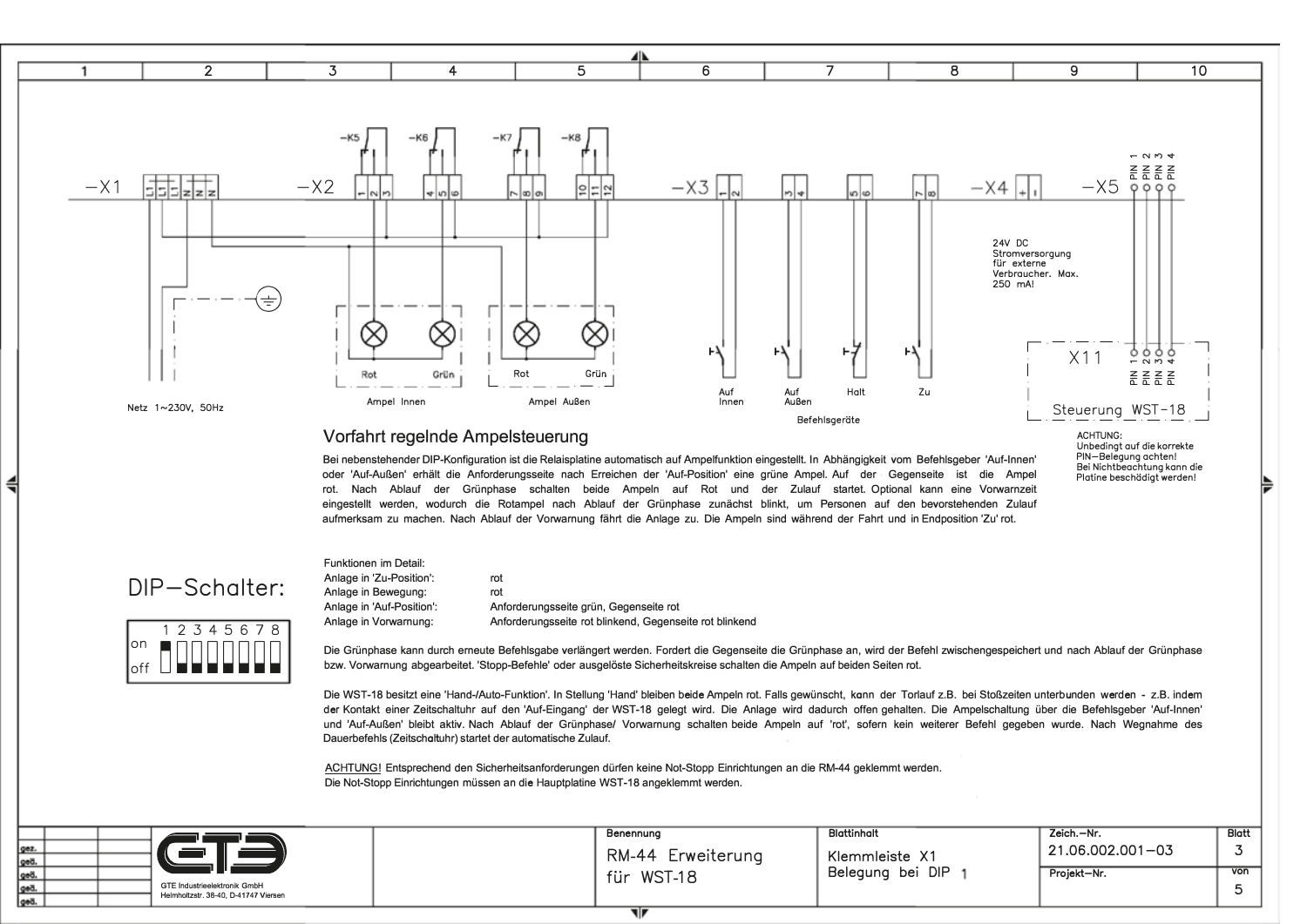

#### Zentralsteuerung 1

### DIP-Schalter:



Bei zweiflügeligen Anlagen, z.B. Drehtoren oder Schiebetoren, sollen beide Flügel meist zusammen anlaufen. Ebenso soll die zumeist nur einmal vorhandene Lichtschranke beide Anlagen sichern.

Das Konzept dieser Funktion basiert auf der Möglichkeit einer Verdopplung der wesentlichen Befehle. Die Befehlsgeräte für die zentrale Ansteuerung werden dabei auf die Eingänge der RM-44 geklemmt. Über die Schnittstelle X5 schalten diese dann die an die RM-44 angeschlossene WST-18. Zusätzlich geben sie die Befehle als Kontakte aus. Mit diesen Kontakten kann die zweite Anlage über die herkömmlichen Befehlsgeräteanschlüsse angesteuert werden.

Neben den zentralen Befehlsgebern können die Anlagen auch einzeln über die WST-18 Befehlsgeräteanschlüsse gefahren werden. Die Sicherheitskontakte sind dabei in Reihe zu verschalten. Die Schließkantensicherung des einzelnen Flügels wird jeweils direkt an die zugehörige WST-18 geklemmt. Die Schaltfunktion wird daher nicht zentral ausgeführt.

Für einen automatischen Zulauf müssen die Zeiten beider Steuerungen WST-18 eingestellt werden. Damit ist auch ein zeitversetztes Schließen einzelner Flügel möglich, was z.B. bei überlappenden Flügeln sinnvoll ist.

ACHTUNG! Entsprechend den Sicherheitsanforderungen dürfen keine 'Not-Stopp' Einrichtungen an die RM-44 geklemmt werden. Die 'Not-Stopp' Einrichtungen müssen an der Hauptplatine WST-18 angeklemmt werden. Soll der 'Not-Stopp' Schalter beide Anlagen stoppen, kann ein zweipoliger Schalter eingesetzt werden.

|        |  |                                      | Benennung                   | <b>Blattinhalt</b> | Zeich.-Nr.       | Blatt |
|--------|--|--------------------------------------|-----------------------------|--------------------|------------------|-------|
| gez.   |  |                                      | <b>RM-44</b><br>Erweiterung |                    | 21.06.002.001-04 |       |
| lgeä   |  |                                      |                             | Klemmleiste X1     |                  |       |
| lgeä.  |  |                                      | für<br><b>WST-18</b>        | Belegung bei DIP 2 | Projekt-Nr.      | von   |
| geä.   |  | GTE Industrieelektronik GmbH         |                             |                    |                  |       |
| l geä. |  | Helmholtzstr. 38-40, D-41747 Viersen |                             |                    |                  |       |